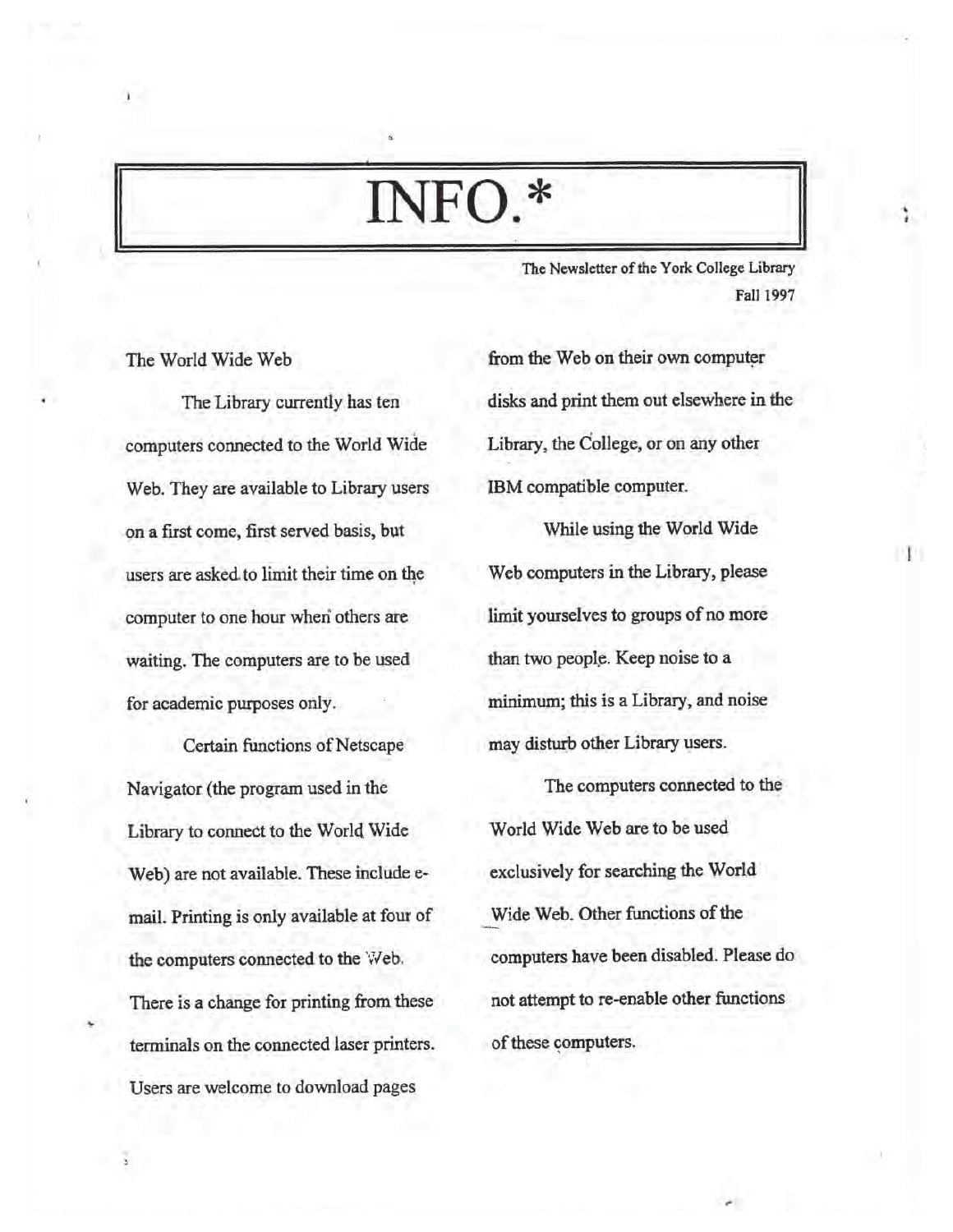There are many sites that may be of interest to Library users conducting research on the Web. Please visit the CUNY homepage on the web at www.cuny.edu. At this site, you will be able^to link to Library resources available through CUNY.

#### CUNYPLUS

CUNYPLUS, the on-line catalog of the CUNY Library system, includes many databases that may be of interest to Library users. In addition to DPAC, the catalog of the books owned by all the colleges within CUNY, there is DPER, an index of journals articles, DNEW, an index of newspaper articles, and two current contents databases, which will give the user a list of the contents of selected current journals.

Please note that the CUNYPLUS catalogs in York College have their default set to display the book catalog of

York College. If you are interested in the holdings of other-CUNY colleges, you can choose to set the default to all colleges of CUNY, or to a specific college. Please ask one of the Librarians how to do this.

%

*I*

#### Learn About CUNYPLUS

On each wing of the third floor of the Library, there is a computer set up with a CUNY produced program named "LEARNING ABOUT CUNYPLUS." This self-guided tutorial teaches users the basic operations of CUNYPLUS, and can be used to learn about the features of CUNYPLUS. Of course, if you are having any difficulty with CUNYPLUS, you can ask one of the Librarians who will be happy to help.

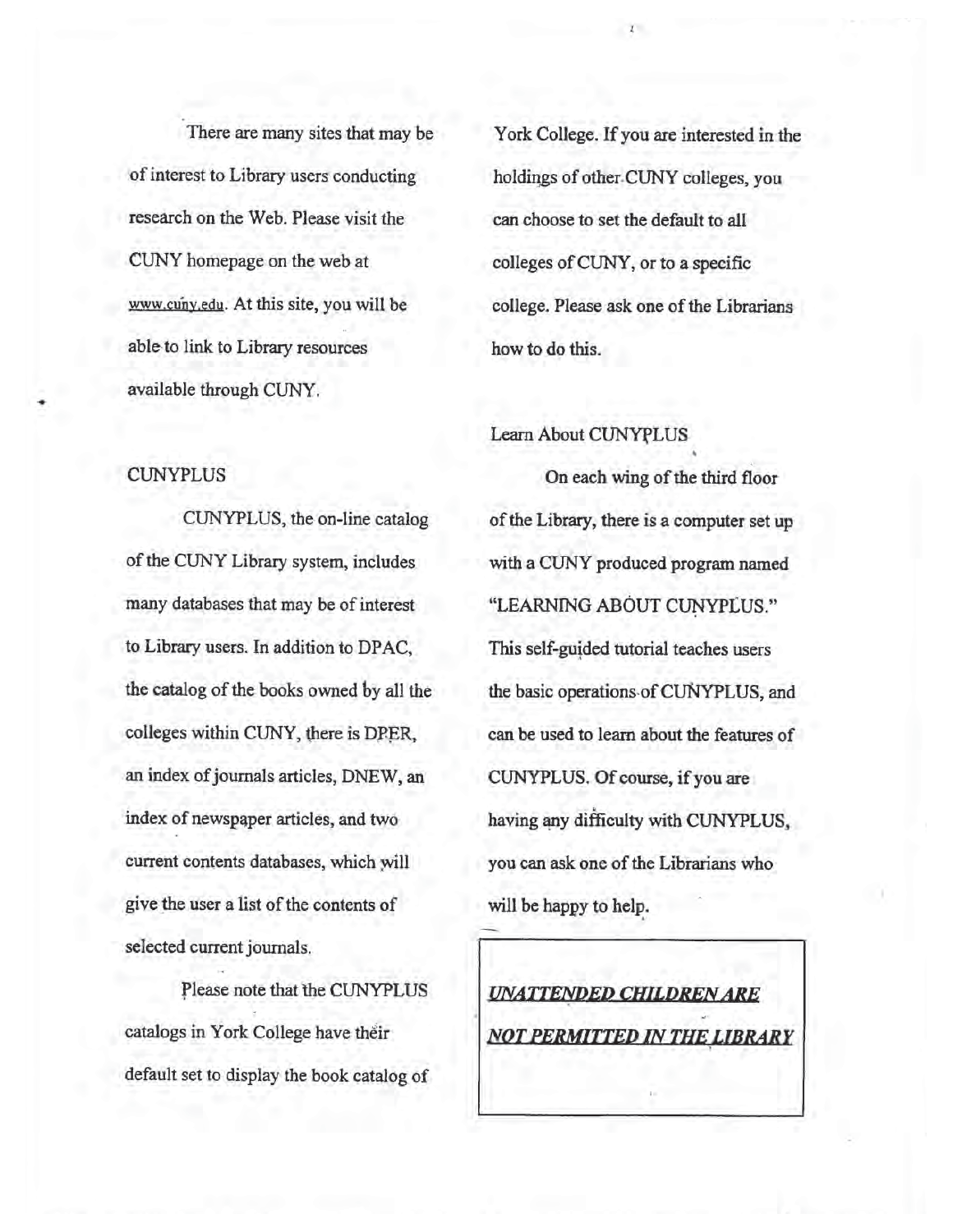### Computers in the Library

The Library has restricted one of the group study rooms for use of computers. Some of these computers are connected to the campus wide VAX network, and they are to be used for certain Chemistry assignments and the HRAF (Human Area Relations Files) assignments. When they are not needed for either of these purposes, all students are invited to use these computers. Other computers in this room are for word processing. They have access to WordPerfect for Windows and an advanced Professional Write that is for Windows also.

These computers have security software that is supposed to restrict Library users to using only these two programs. Please do not attempt to circumvent the security measures. These computers are for the use of all Library users.

## Circulation and Reserve

The circulation system of York College's Library is now on CUNYPLUS. This means that when consulting the catalog on CUNYPLUS, you can check the status of an item and learn if the item has already been charged out. This may save you some <4 time when you are looking for a specific' item. If you are looking for books on a subject rather than a specific book, consult with the Librarian at the Reference Desk for help.